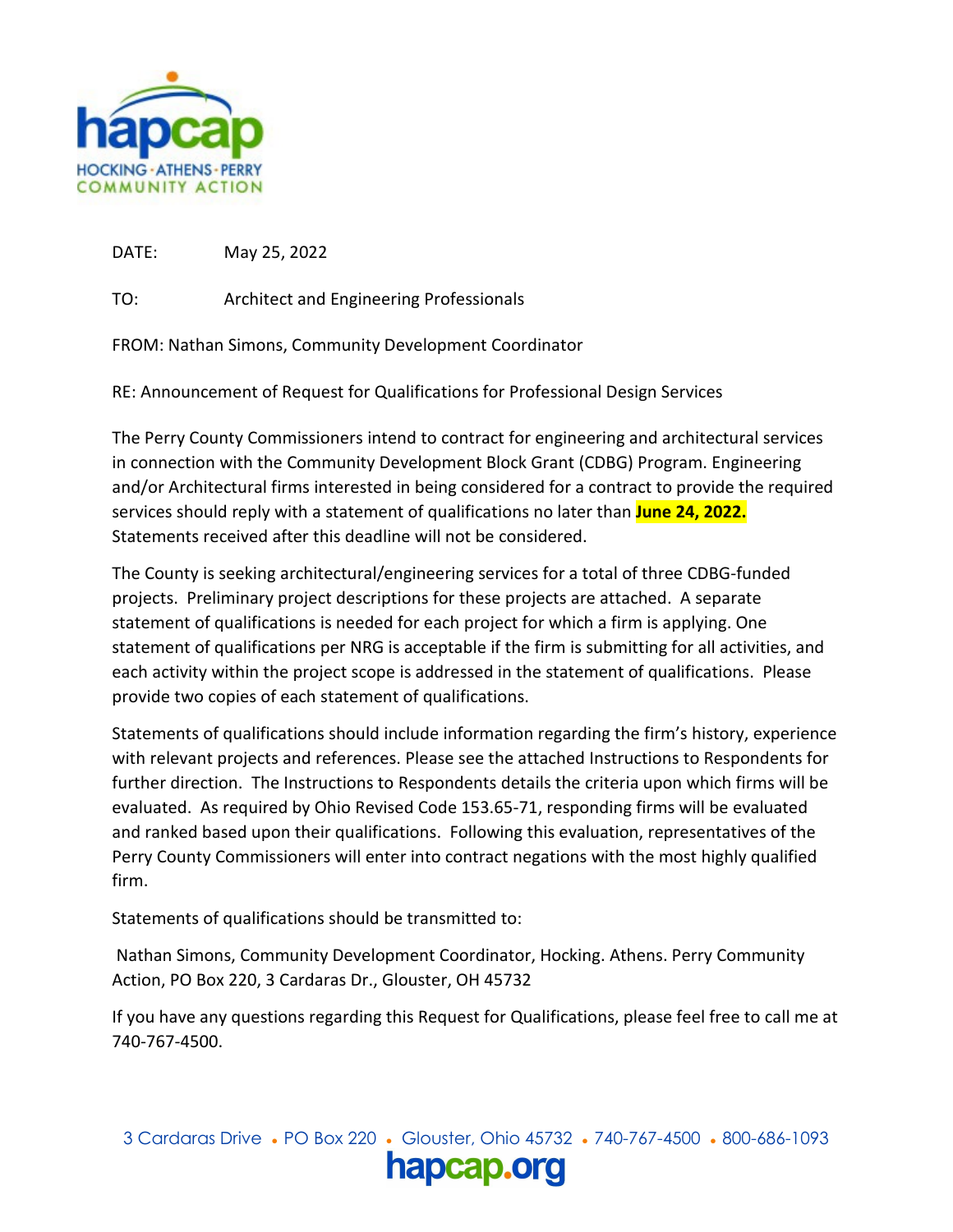# **Perry County Community Development Block Grant Program 2021**

# **Request for Qualifications**

# **Instructions to Respondents**

In responding, please provide the following information:

## **A. Firm and Individual Qualifications**

- The history of the firm including the year founded.
- The educational background of owner and key personnel.
- The experience of owner and key personnel.

## **B. Proximity to the project site**

- Location and mailing address of the main office and any field office.
- Proximity to project site, in distance.

## **C. Capacity to Perform Work**

- A narrative describing the firm's experience with the specific nature of the project.
- A narrative of the firm's equipment and facilities.
- Availability of staff to start and complete design and provide technical oversight.
- Preliminary schedule showing the amount of time that your firm believes would be necessary to have the project designed and ready to bid after the Service Agreement begins.
- Preliminary schedule showing the availability of staff to meet design and construction schedule requirements.

#### **D. References**

• A minimum of three references on similar types of projects. If you cannot provide references on similar projects, please provide references on other types of projects. Please include telephone numbers, contact persons, and mailing address.

#### **E. Past Performance for Public Authority**

- Any previous work performed for the Athens, Hocking or Perry County Commissioners or Hocking Athens Perry Community Action.
- Any familiarity that your firm has with the requirements of CDBG funding.

#### **F. Affirmative Action**

• Additional points may be awarded to small businesses and businesses owned or controlled by socially and/or economically disadvantaged groups. Please indicate if your firm fits into one of the abovementioned categories.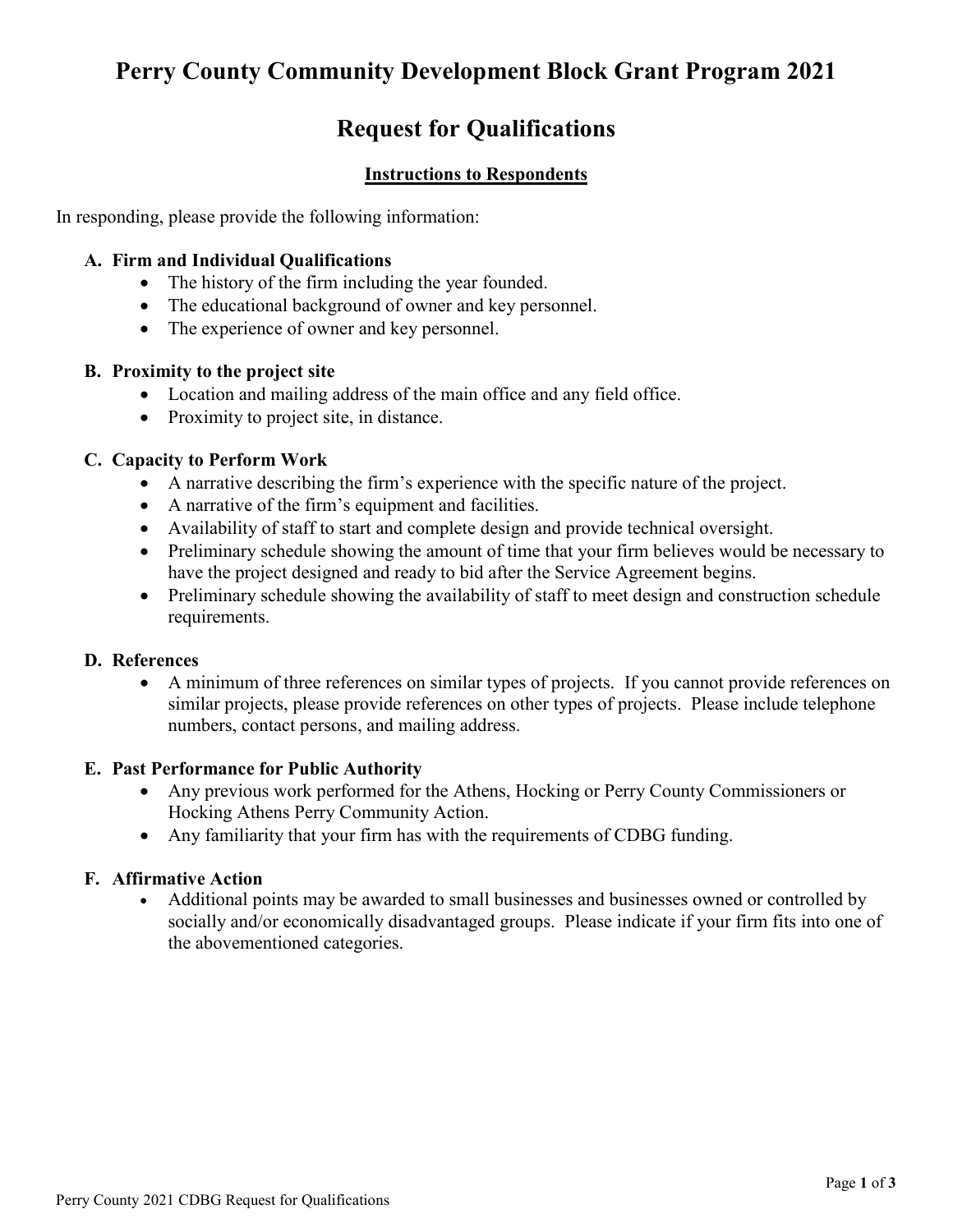# **Perry County Community Development Block Grant Program 2021**

#### **Project #1**

- **1. Name of Project: Village of Shawnee – Street Improvements**
- **Location: Manley Hill Road, Shawnee OH 43782**
- **Description:** The project will involve the excavation, removal and reconstruction of a section of road that has slipped on Manley Hill Rd, this has been an issue for the village for some time.
- The Architecture/Engineering scope of work will include project design, preparation of bidding specifications and drawings, review of bids, pre- and post- construction meetings, construction oversight as required, and obtaining all necessary permits. *The grant administrator will prepare the bidding documents, advertise for bids in a newspaper of circulation, coordinate the opening of bids, and prepare and maintain all construction contract documents.*
- **Total Project Budget**: \$ 69,400.00
- **Source of Funding**: CDBG
- **2. Name of Project: Village of New Straitsville– Sewer Facility Improvements**
- **Location: New Straitsville, OH 43766**
- **Description:** The successful outcome will be the installation of 2 pumps in the main sanitary lift station and an additional blower replacement at the treatment facility.
- The Architecture/Engineering scope of work will include project design, preparation of bidding specifications and drawings, review of bids, pre- and post- construction meetings, construction oversight as required, and obtaining all necessary permits. *The grant administrator will prepare the bidding documents, advertise for bids in a newspaper of circulation, coordinate the opening of bids, and prepare and maintain all construction contract documents.*
- **Total Project Budget**: \$ 51,000.00
- **Source of Funding**: CDBG
- **3. Name of Project: Village of Shawnee – Flood and Drainage Improvements**
- **Location: Village of Shawnee, OH 43782**